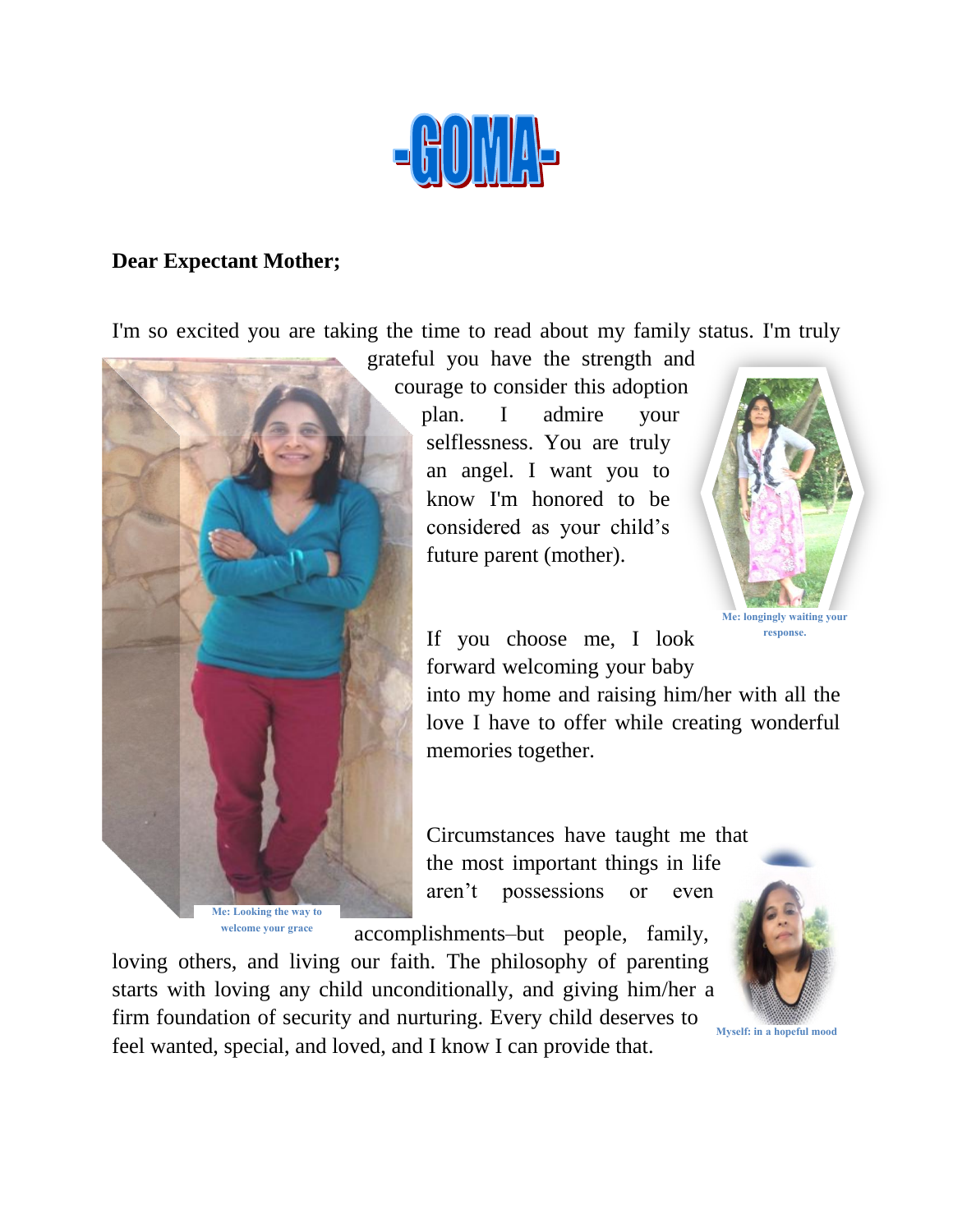Please know that the baby will be surrounded with endless love. I will always make sure the baby is safe and protected, and I will constantly support his/her hopes and dreams for a fulfilling life. I want to continue my family traditions and look forward to start new ones with your child too!

I will work hard to honor your wishes and be the parent you dream of your precious child.



I'm nervous and excited for this most fulfilling chapter of my life. I cannot wait to open my home and heart to you and your baby!

I'm able to meet all responsibilities as a mother very well. I'm confident for my future plan.

I'm habitual taking care of children as I raised most of my cousins, nieces and nephews. They are adults and I'm pretty much sure they are going to share their love and faternity with the baby that I adopted.

I've a plan of care in integrity like, raising (feeding, cleaning, entertaining), schooling (reaching to and picking from his/her school), or taking extensive care at the time of sickness and so on.

When the child reaches to school age, he/she will be well taken care of. Over the school timing, I'll take him/her out weekly to participate in community cultural events like



festive occasions. In our cultural events, children are tought to sing, dance and entertain with different games.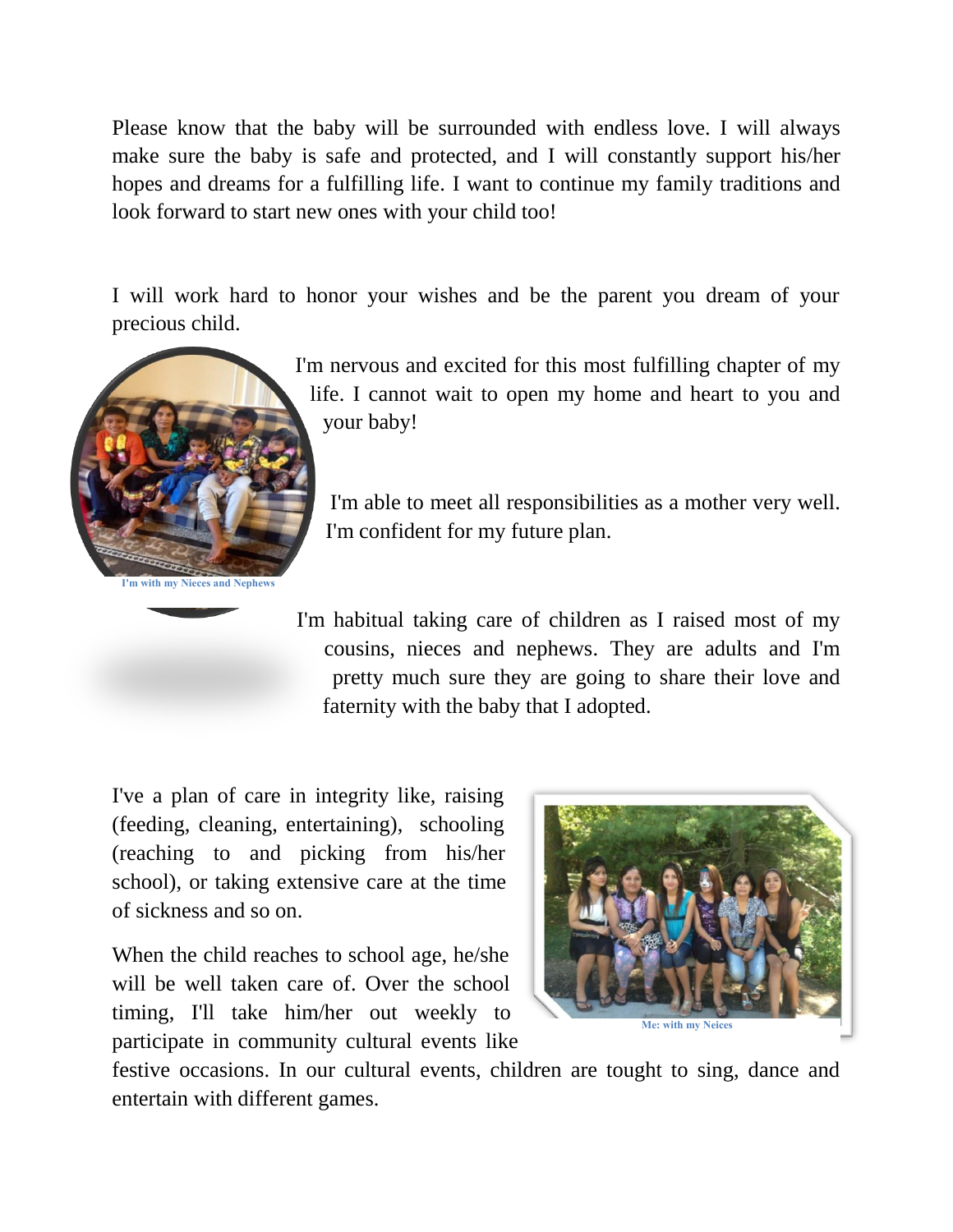My families such as nieces, nephews live around. They often visit my house.

I want to assure you that I'm pretty much confident on my financial and management part to raise a child (ren) well. I know some parents are overwhelmed by the situations they face raising children.

> However, if we be cautious from the beginning, no issues will be arised. I know many parents have had successful adoptions and gone on to raise totally healthy and happy children.

> While concluding the Idea in gist, I'm excited to raise the baby in a friendly relationship. I assure every aspects of his/her life will be fulfilled in a well-balanced manner.

I work from home. So I can have plenty of time to take care of the child. I enjoy playing with babies, teaching them indoor games like pair-able toys, scrables and chess board in case the child is grown-up. I also enjoy outdoor games like badminton, basket ball etc.

I live in a quiet, family-friendly neighborhood with nice recreational areas. My house has three bedrooms and enough additional space eager to fill with love and laughter!

**I'm in a cultural costume**



I fell in love with my house the moment I saw

it and knew it would make the perfect home to raise a family! The part of my home I love most is the master bed-room and the shape of living room and also the beautiful back yard. It has got enough area for additional recreation.